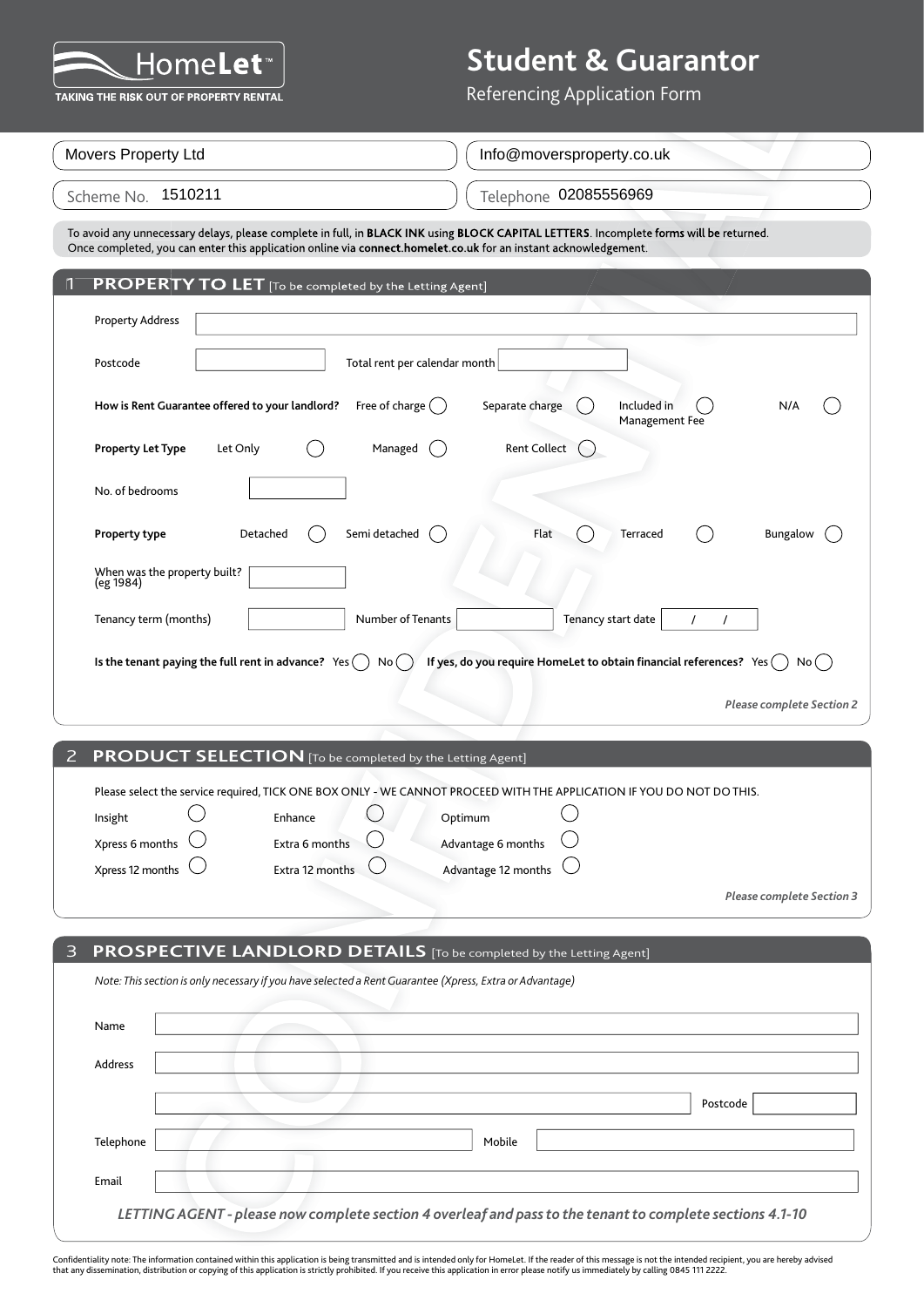

| Scheme No. 1510211                                                                  |                 | Telephone 02085556969                                                                                                                                                                                                                                                                                                                                                         |                                  |
|-------------------------------------------------------------------------------------|-----------------|-------------------------------------------------------------------------------------------------------------------------------------------------------------------------------------------------------------------------------------------------------------------------------------------------------------------------------------------------------------------------------|----------------------------------|
| LETTING AGENT: WHAT IS THE TENANT'S SHARE OF RENT                                   |                 |                                                                                                                                                                                                                                                                                                                                                                               | To be completed<br>by the Agent] |
| YOUR PERSONAL DETAILS [To be completed by the Tenant]                               |                 |                                                                                                                                                                                                                                                                                                                                                                               |                                  |
| Mrs $($ )<br>Title:<br>Mr                                                           | Miss()<br>Other |                                                                                                                                                                                                                                                                                                                                                                               |                                  |
| First name                                                                          |                 | Middle name                                                                                                                                                                                                                                                                                                                                                                   |                                  |
| Last name                                                                           |                 |                                                                                                                                                                                                                                                                                                                                                                               |                                  |
| Email                                                                               |                 |                                                                                                                                                                                                                                                                                                                                                                               |                                  |
| Other names                                                                         |                 | Date of birth<br>$\prime$                                                                                                                                                                                                                                                                                                                                                     | $\prime$                         |
| <b>Residential Status</b><br>Property owner (                                       | Council tenant  | Living with friends/relatives $($ )<br>Private tenant                                                                                                                                                                                                                                                                                                                         |                                  |
| Your<br>Telephone                                                                   |                 | Your<br>Mobile                                                                                                                                                                                                                                                                                                                                                                |                                  |
| Bank / building society details: please provide the details of your current account |                 |                                                                                                                                                                                                                                                                                                                                                                               |                                  |
| Account holder(s)                                                                   |                 | Bank name                                                                                                                                                                                                                                                                                                                                                                     |                                  |
|                                                                                     |                 |                                                                                                                                                                                                                                                                                                                                                                               |                                  |
|                                                                                     |                 |                                                                                                                                                                                                                                                                                                                                                                               |                                  |
| Bank Account no.<br><b>IMPORTANT - ADVERSE CREDIT HISTORY</b>                       |                 | Sort code                                                                                                                                                                                                                                                                                                                                                                     |                                  |
|                                                                                     |                 | Do you have any County Court Judgements, Court Decrees, Bankruptcy, Administration Orders,<br>Individual Voluntary Arrangements, or any other adverse credit history whether settled or not?<br>If YES, please detail on a separate sheet. Please note that failure to disclose information relating to adverse credit history may result in your application being declined. | YES $($<br>NO()                  |
| YOUR ADDRESS [To be completed by the Tenant]<br>Current<br>Address                  |                 |                                                                                                                                                                                                                                                                                                                                                                               |                                  |
|                                                                                     | Years           | Months                                                                                                                                                                                                                                                                                                                                                                        | Postcode                         |
|                                                                                     |                 | We require three years worth of your address history. If you have lived at this address for more than three years,                                                                                                                                                                                                                                                            |                                  |
| Previous                                                                            |                 | please move to section 6. If you have been there for less than three years, please provide your previous address(es) below.                                                                                                                                                                                                                                                   |                                  |
| Address                                                                             |                 |                                                                                                                                                                                                                                                                                                                                                                               |                                  |
| Period at Address                                                                   | Years           | Months                                                                                                                                                                                                                                                                                                                                                                        | Postcode                         |
| Previous                                                                            |                 |                                                                                                                                                                                                                                                                                                                                                                               |                                  |
| Address                                                                             |                 |                                                                                                                                                                                                                                                                                                                                                                               |                                  |
| Period at Address                                                                   |                 |                                                                                                                                                                                                                                                                                                                                                                               | Postcode                         |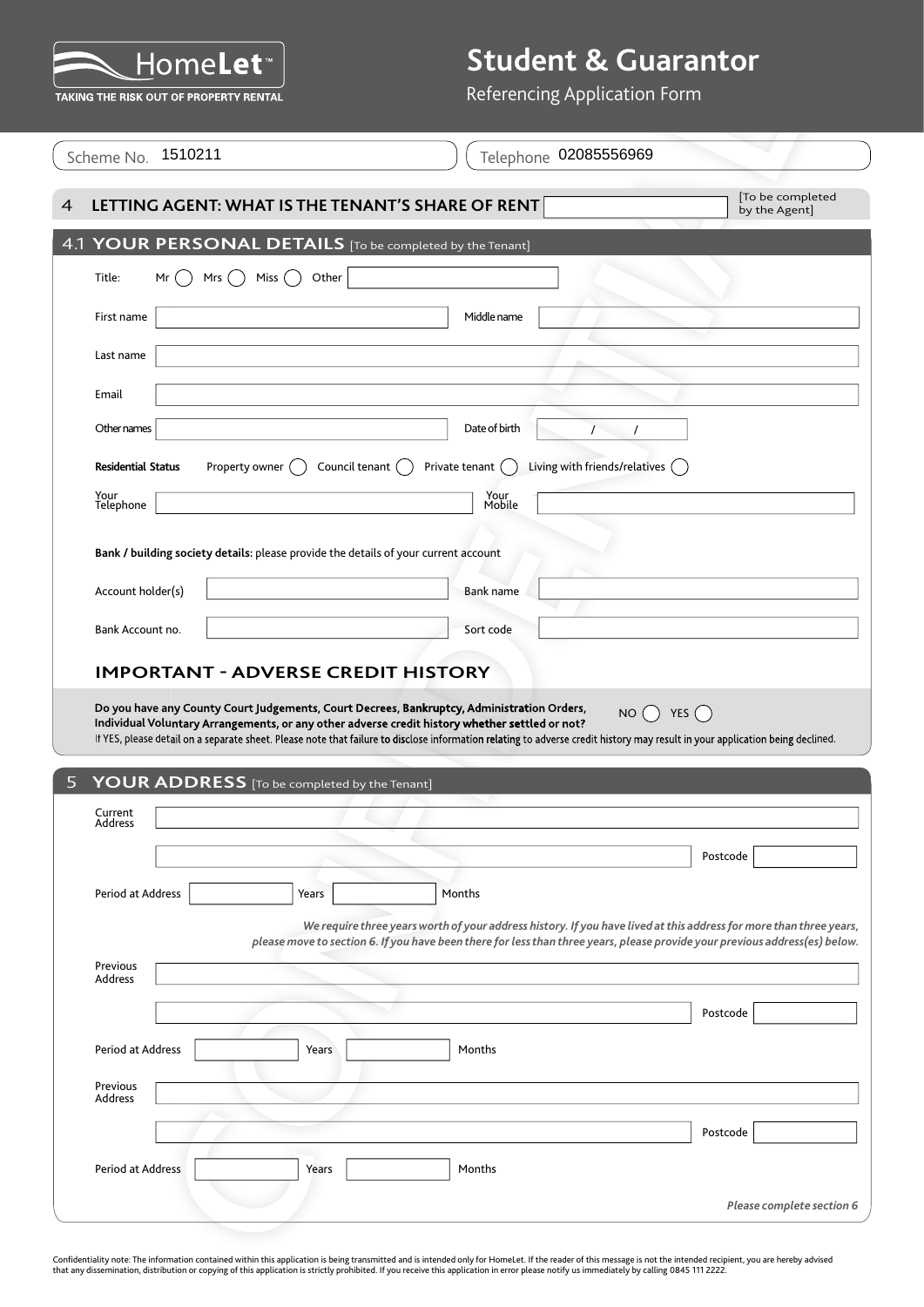

| Scheme No. | 1510211 |
|------------|---------|
|------------|---------|

|                        |                                                    |                                                                   |                                     | Referencing Application Form                                                                                                   |  |          |                            |
|------------------------|----------------------------------------------------|-------------------------------------------------------------------|-------------------------------------|--------------------------------------------------------------------------------------------------------------------------------|--|----------|----------------------------|
|                        |                                                    |                                                                   |                                     |                                                                                                                                |  |          |                            |
| Scheme No. 1510211     |                                                    |                                                                   |                                     | Telephone 02085556969                                                                                                          |  |          |                            |
|                        |                                                    |                                                                   |                                     | YOUR CURRENT LETTING AGENT/LANDLORD/MANAGING AGENT [To be completed by the Tenant]                                             |  |          |                            |
|                        |                                                    | If you are not a private tenant, please move to section 7.        |                                     |                                                                                                                                |  |          |                            |
|                        |                                                    |                                                                   |                                     | If you are a private tenant please provide the details of the letting agent/ landlord/ managing agent of your current address. |  |          |                            |
|                        |                                                    |                                                                   |                                     |                                                                                                                                |  |          |                            |
|                        |                                                    |                                                                   |                                     |                                                                                                                                |  |          |                            |
|                        |                                                    |                                                                   |                                     |                                                                                                                                |  | Postcode |                            |
|                        |                                                    |                                                                   |                                     | <b>Evening Telephone</b>                                                                                                       |  |          |                            |
|                        |                                                    |                                                                   |                                     |                                                                                                                                |  |          |                            |
|                        |                                                    |                                                                   |                                     |                                                                                                                                |  | Fax      | Please complete section 7  |
|                        |                                                    |                                                                   |                                     |                                                                                                                                |  |          |                            |
|                        |                                                    |                                                                   |                                     | <b>ADDITIONAL INFORMATION</b> [To be completed by the Tenant]                                                                  |  |          |                            |
|                        |                                                    | Names and ages of any children who will be occupying the property | Do you have any pets? YES $\bigcap$ |                                                                                                                                |  |          |                            |
|                        |                                                    |                                                                   |                                     | Nationality                                                                                                                    |  |          |                            |
|                        |                                                    |                                                                   |                                     |                                                                                                                                |  |          |                            |
|                        |                                                    |                                                                   |                                     |                                                                                                                                |  |          |                            |
|                        | Your next of kin (this should NOT be your spouse): |                                                                   |                                     |                                                                                                                                |  |          |                            |
|                        |                                                    |                                                                   |                                     |                                                                                                                                |  |          |                            |
|                        |                                                    |                                                                   |                                     |                                                                                                                                |  |          |                            |
|                        |                                                    |                                                                   |                                     |                                                                                                                                |  |          |                            |
|                        |                                                    |                                                                   |                                     |                                                                                                                                |  | Postcode |                            |
|                        |                                                    |                                                                   |                                     | Relationship                                                                                                                   |  |          |                            |
| Additional information |                                                    |                                                                   |                                     |                                                                                                                                |  |          |                            |
|                        |                                                    |                                                                   |                                     |                                                                                                                                |  |          | Please complete section 10 |
|                        |                                                    |                                                                   |                                     |                                                                                                                                |  |          |                            |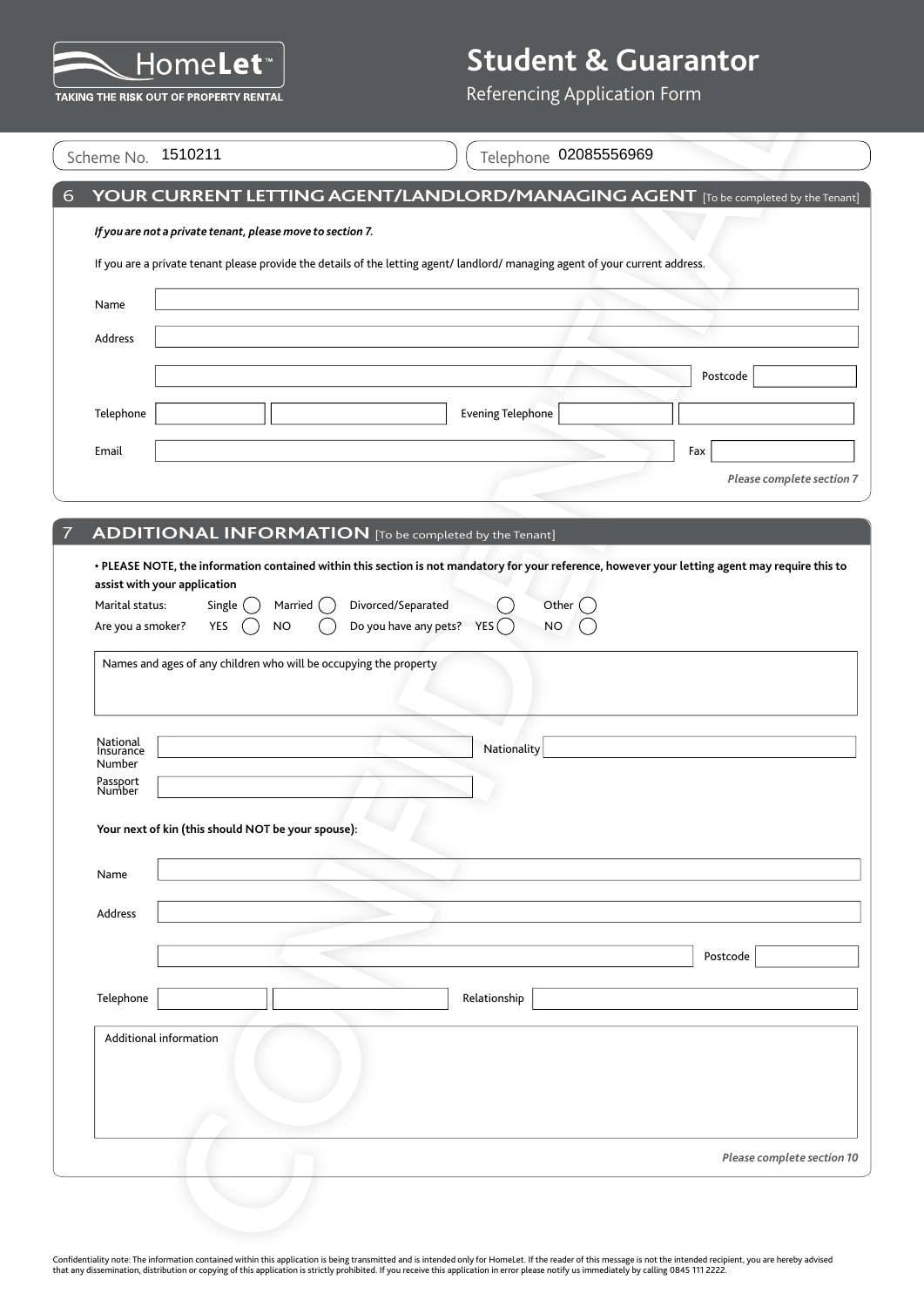

Referencing Application Form

Scheme No. 1510211

Telephone 02085556969

### **ABOUT YOUR REFERENCE** [To be completed by the Tenant]

Your reference will be completed by HomeLet on behalf of your letting agent. HomeLet is part of the Barbon Insurance Group Limited and for the purposes of this application, Barbon is the Data Controller as defined in the Data Protection Act 1998 (the "Act")

In order to complete your application, HomeLet will consult with a number of sources to verify the information, including a licensed credit reference agency. As a result of the information received:

- HomeLet may pass on any information supplied to your landlord and/or letting agent, including the results of any linked verification checks.
- By consulting with a credit reference agency, HomeLet will share your information with them and the agency may record the results of this search. This search may show how you conduct payments with other organisations. From time to time, this information may also be used for debt tracing and fraud prevention. You may request the name and address of the Credit Reference agency HomeLet use and you may also apply for a copy of the information they provided to HomeLet.
- If you default on your rental payments, HomeLet may record this on a centrally held database of defaulting tenants, and that such a default could affect any future application for tenancies, credit, and/or insurance.
- HomeLet may use debt collection agencies or tracing agents to trace your whereabouts and recover any monies owed to HomeLet.

Information may be sent to you and your nominated referees by email. This information will only be sufficient enough to identify you and it won't be excessive; however you should be aware that information sent via electronic means can't be guaranteed to be secure. The provisions of Ground 17 of the Housing Act 1996 will apply to this application. If any information within this application is found to be untrue it may be grounds to terminate the tenancy agreement

**PLEASE READ AND COMPLETE THE FOLLOWING STATEMENTS CAREFULLY – IT'S IMPORTANT THAT YOU PROVIDE YOUR CONSENT FOR THE CHECKS BY MARKING THE BOXES NEXT TO THE TEXT AND THEN SIGNING AND DATING BELOW.**

**YES**  $\bigcirc$  I confirm that the information provided in this application form is true to the best of my knowledge, and I'm happy with the checks which HomeLet will complete as detailed above. These results may be accessed again if I apply for a tenancy in the future.

**YES**  $\Box$  I'm happy for HomeLet to contact my referees *(including those outside the EEA)*, with personal information which has been provided in this form to allow them to verify the information about my earnings, dates of employment and previous tenancy term.

If you'd like to find out more about any of the information sources we access to complete your application, please visit www.homelet.co.uk/ref-info.

Signed

Full name and the property of the property of the property of the Date of the Date

Following the completion of your reference, HomeLet or other Barbon Group Companies may contact you by phone or post to let you know about additional services we can offer which may be of interest to you. These services could help protect your liability as a tenant as well as your personal contents. If you don't want us to contact you, please tick this box  $\Box$ . We'll never pass your details on to a third party unless we ask for your express permission. If you'd like to unsubscribe from any services at any time, then please contact HomeLet on unsubscribe@homelet.co.uk

 Yes, I'm happy for HomeLet and other Barbon Group Companies to contact me occasionally by email or SMS with exclusive offers, together with other information from selected third parties about products and services which could benefit me as a tenant.

HomeLet is a trading name of Barbon Insurance Group Limited which is authorised and regulated by the Financial Conduct Authority for insurance mediation. Registered in England number 3135797. Registered office address: Hestia House, Edgewest Road, Lincoln, LN6 7EL

Confidentiality note: The information contained within this application is being transmitted and is intended only for HomeLet. If the reader of this message is not the intended recipient, you are hereby advised that any dissemination, distribution or copying of this application is strictly prohibited. If you receive this application in error please notify us immediately by calling 0845 111 2222.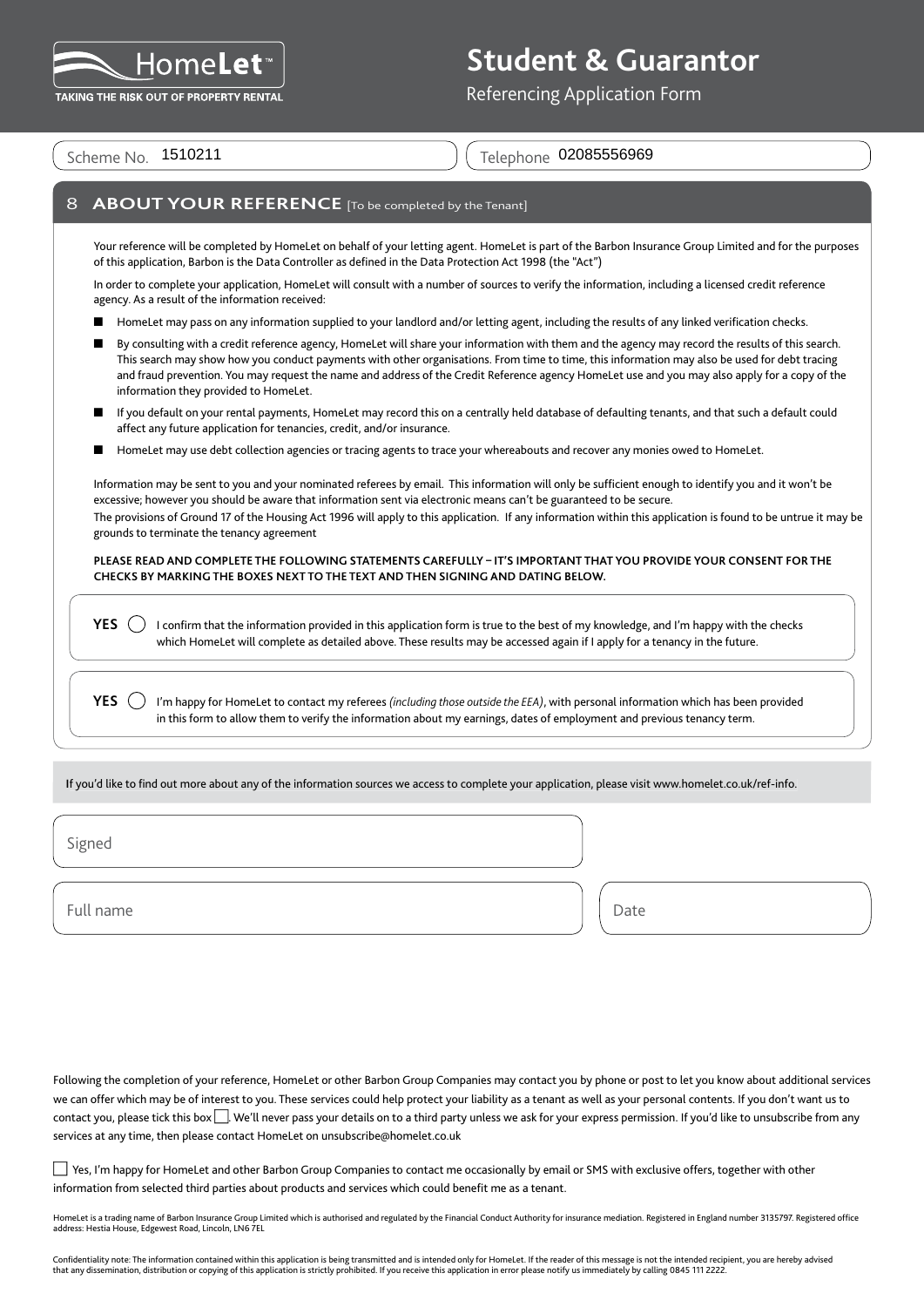

### Referencing Application Form

|                           | <b>TAKING THE RISK OUT OF PROPERTY RENTAL</b>                                                                                                                                                                                                   | Referencing Application Form                                                                                                                                                                                                                       |
|---------------------------|-------------------------------------------------------------------------------------------------------------------------------------------------------------------------------------------------------------------------------------------------|----------------------------------------------------------------------------------------------------------------------------------------------------------------------------------------------------------------------------------------------------|
| Scheme No. 1510211        |                                                                                                                                                                                                                                                 | Telephone 02085556969                                                                                                                                                                                                                              |
|                           | YOUR PERSONAL DETAILS [To be completed by the Guarantor]                                                                                                                                                                                        |                                                                                                                                                                                                                                                    |
| Title:<br>Mr              | Mrs $( )$<br>Miss $($ $)$<br>Other                                                                                                                                                                                                              |                                                                                                                                                                                                                                                    |
| First name                |                                                                                                                                                                                                                                                 | Middle name                                                                                                                                                                                                                                        |
| Last name                 |                                                                                                                                                                                                                                                 |                                                                                                                                                                                                                                                    |
| Email                     |                                                                                                                                                                                                                                                 |                                                                                                                                                                                                                                                    |
| Other names               |                                                                                                                                                                                                                                                 | Date of birth                                                                                                                                                                                                                                      |
| <b>Employment status</b>  | Self-employed ()<br>Employed $($                                                                                                                                                                                                                | Independent means (<br>Retired<br>On contract                                                                                                                                                                                                      |
| Total gross annual income |                                                                                                                                                                                                                                                 |                                                                                                                                                                                                                                                    |
| Your<br>Telephone         |                                                                                                                                                                                                                                                 | Your<br>Mobile                                                                                                                                                                                                                                     |
|                           | Bank / building society details: please provide the details of your current account                                                                                                                                                             |                                                                                                                                                                                                                                                    |
| Account holder(s)         |                                                                                                                                                                                                                                                 | <b>Bank name</b>                                                                                                                                                                                                                                   |
|                           |                                                                                                                                                                                                                                                 |                                                                                                                                                                                                                                                    |
| Bank Account no.          |                                                                                                                                                                                                                                                 |                                                                                                                                                                                                                                                    |
|                           | <b>IMPORTANT - ADVERSE CREDIT HISTORY</b>                                                                                                                                                                                                       | Sort code                                                                                                                                                                                                                                          |
| Current                   | Do you have any County Court Judgements, Court Decrees, Bankruptcy, Administration Orders,<br>Individual Voluntary Arrangements, or any other adverse credit history whether settled or not?<br>YOUR ADDRESS [To be completed by the Guarantor] | NO $\bigcap$ YES $\bigcap$<br>If YES, please detail on a separate sheet. Please note that failure to disclose information relating to adverse credit history may result in your application being declined.                                        |
| Address                   |                                                                                                                                                                                                                                                 |                                                                                                                                                                                                                                                    |
| Period at Address         | Years                                                                                                                                                                                                                                           | Postcode<br>Months                                                                                                                                                                                                                                 |
|                           |                                                                                                                                                                                                                                                 | We require three years worth of your address history. If you have lived at this address for more than three years,<br>please move to section 11. If you have been there for less than three years, please provide your previous address(es) below. |
| Previous<br>Address       |                                                                                                                                                                                                                                                 |                                                                                                                                                                                                                                                    |
| Period at Address         | Years                                                                                                                                                                                                                                           | Postcode<br>Months                                                                                                                                                                                                                                 |
|                           |                                                                                                                                                                                                                                                 |                                                                                                                                                                                                                                                    |
| Previous<br>Address       |                                                                                                                                                                                                                                                 |                                                                                                                                                                                                                                                    |
| Period at Address         | Years                                                                                                                                                                                                                                           | Postcode<br>Months                                                                                                                                                                                                                                 |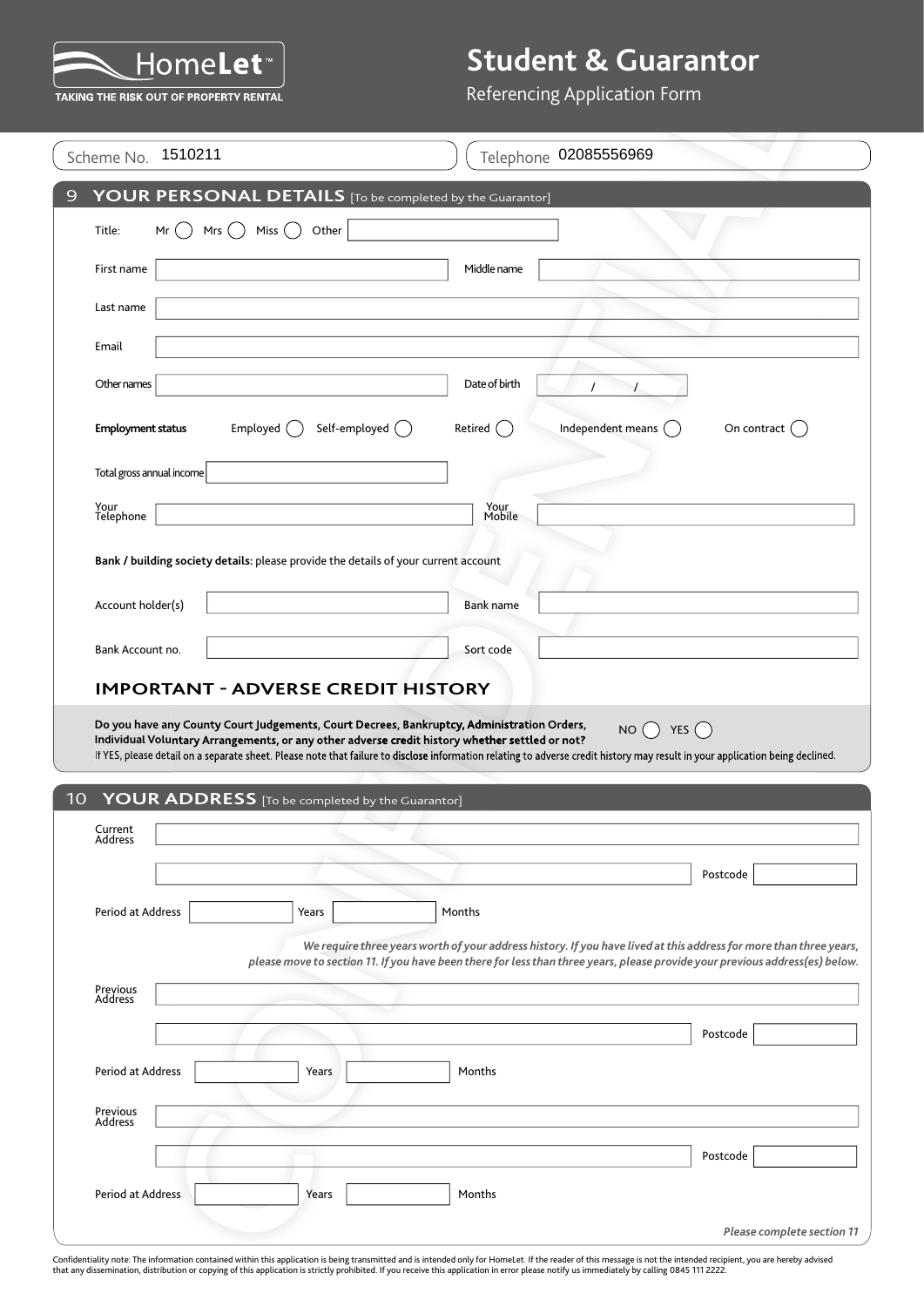

|                      | Scheme No. 1510211                                                                                        | Telephone 02085556969                                                                                                                                                                                                                |
|----------------------|-----------------------------------------------------------------------------------------------------------|--------------------------------------------------------------------------------------------------------------------------------------------------------------------------------------------------------------------------------------|
|                      |                                                                                                           | YOUR FINANCIAL INFORMATION [To be completed by the Guarantor]                                                                                                                                                                        |
| Current Employer ()  | will prevent us from contacting your referee and will delay your application.<br>Pension Administrator () | Please tell us about your earnings and provide the details of a financial referee below (please tick one). Failure to provide your gross annual income<br>Self-employed (SA302 / SA100) (<br>Benefit/other ()<br>Accountant ()       |
| Company<br>Name      |                                                                                                           |                                                                                                                                                                                                                                      |
| Address              |                                                                                                           |                                                                                                                                                                                                                                      |
|                      |                                                                                                           | Postcode                                                                                                                                                                                                                             |
| Contact<br>Name      |                                                                                                           | Position                                                                                                                                                                                                                             |
| Telephone            |                                                                                                           | Fax                                                                                                                                                                                                                                  |
| Email                |                                                                                                           | Providing an email address or fax number could result in a QUICKER RESPONSE<br>from your referee.                                                                                                                                    |
| Your position        |                                                                                                           |                                                                                                                                                                                                                                      |
|                      | Is this position: Permanent (<br>Contract                                                                 | <b>Contract Terms</b><br>Months<br>Hours per week                                                                                                                                                                                    |
|                      | Payroll/Service/Pension number:                                                                           |                                                                                                                                                                                                                                      |
|                      | Gross Salary/Pension/Drawings per annum:                                                                  | If self-employed please indicate your                                                                                                                                                                                                |
| <b>Start Date</b>    | End Date (if applicable)                                                                                  | earnings from the last year                                                                                                                                                                                                          |
|                      |                                                                                                           |                                                                                                                                                                                                                                      |
|                      |                                                                                                           |                                                                                                                                                                                                                                      |
|                      |                                                                                                           |                                                                                                                                                                                                                                      |
|                      |                                                                                                           | 12 ADDITIONAL FINANCIAL INFORMATION [To be completed by the Guarantor]                                                                                                                                                               |
| Future employer (    | Second employer $($ )                                                                                     | If you are changing to new employment, have a second job or another source of income, please provide details in this section.<br>Pension administrator $\bigcap$<br>Accountant $\bigcap$<br>Self-employed $\bigcap$<br>Benefit/other |
| Company<br>Name      |                                                                                                           |                                                                                                                                                                                                                                      |
| Contact<br>Address   |                                                                                                           | Do you have a second job, or additional pension? IF YES, please enter the details in section 12<br>Will your employment change before the proposed tenancy starts? IF YES, please go to section 12<br>IF NO, please go to section 13 |
|                      |                                                                                                           | Postcode                                                                                                                                                                                                                             |
| Contact<br>Name      |                                                                                                           | Position                                                                                                                                                                                                                             |
| Telephone            |                                                                                                           | Fax                                                                                                                                                                                                                                  |
| Email                |                                                                                                           | Providing an email address or fax number could result in a QUICKER RESPONSE<br>from your referee.                                                                                                                                    |
| <b>Your Position</b> |                                                                                                           |                                                                                                                                                                                                                                      |
|                      | Is this position: Permanent $($<br>Contract ()                                                            | <b>Contract Terms</b><br>Hours per week<br>Months                                                                                                                                                                                    |
|                      | Payroll/Service/Pension number:                                                                           |                                                                                                                                                                                                                                      |
|                      | Gross Salary/Pension/Drawings per annum:                                                                  | If self-employed please include your<br>earnings from the last year                                                                                                                                                                  |